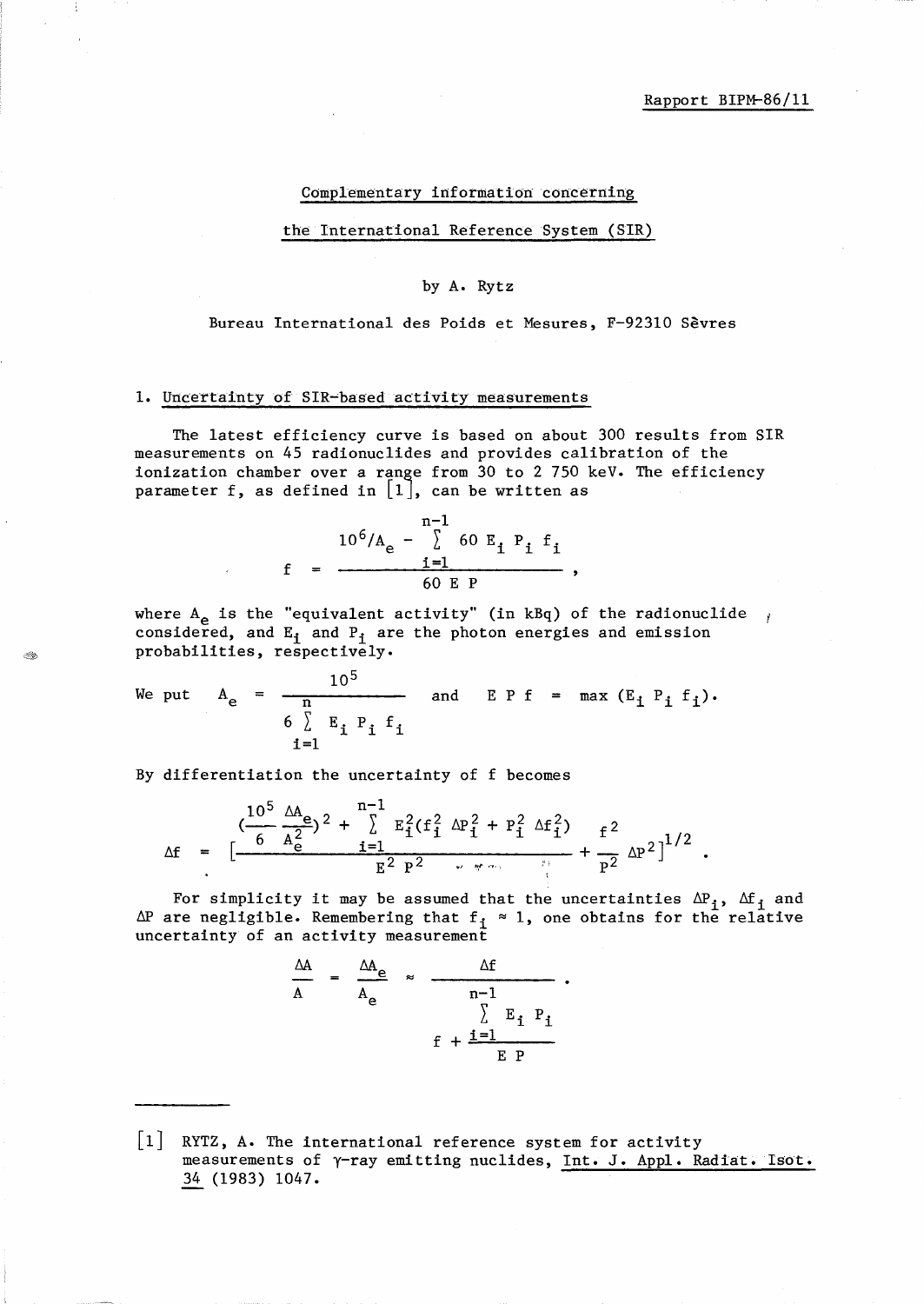

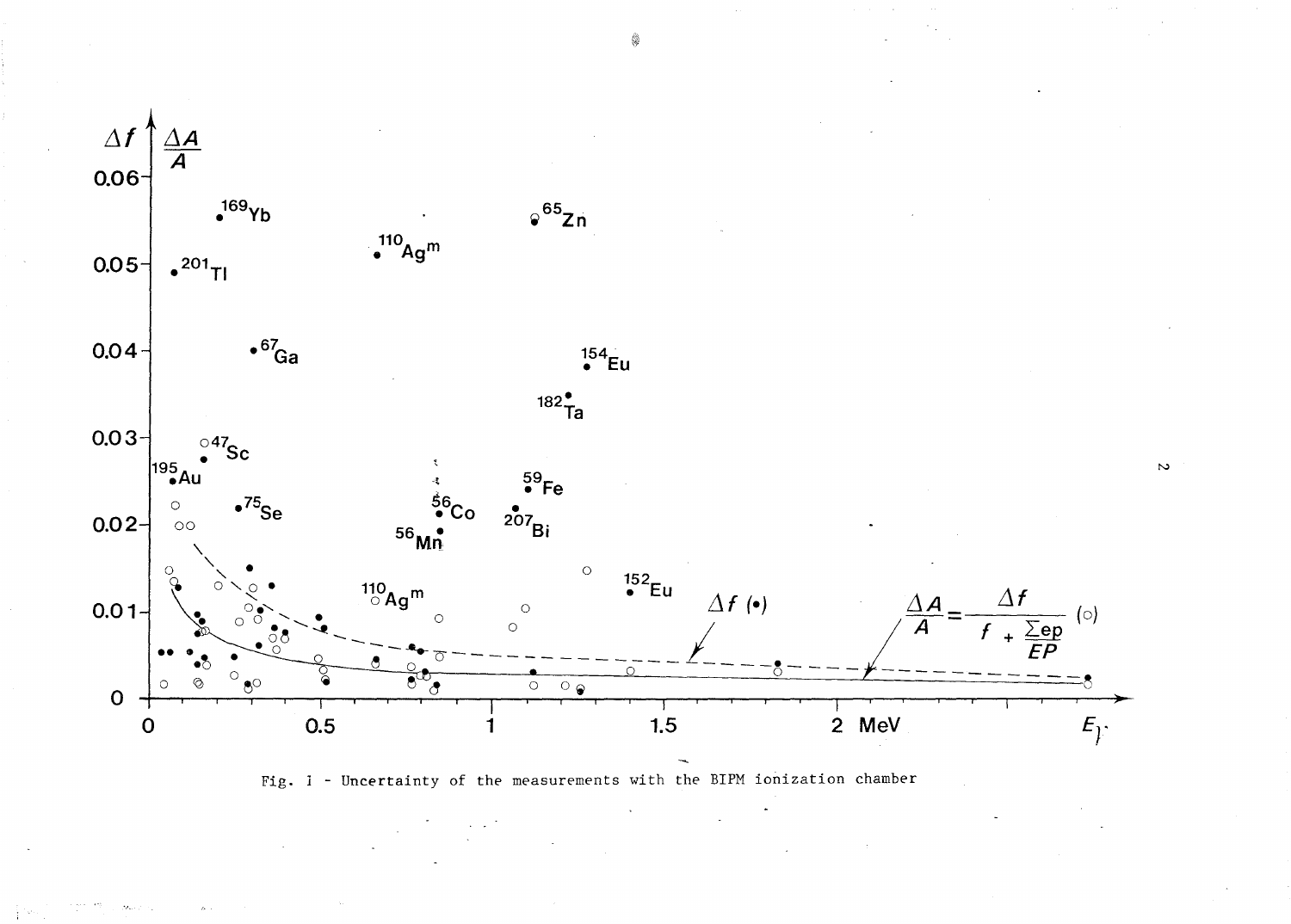In fig. 1 are shown calculated values of  $\Delta f$  and  $\Delta A/A$ , plotted versus E, for all the radionuc1ides measured. The curves represent estimated values for the whole energy range. Where the calculated values differ strongly from the estimated ones, the corresponding radionuclides are also indicated. For these deviations one may suspect errors in the activity measurements or incorrect emission probabilities.

## 2. Wish list of radionuc1ides for the SIR

a) Important radionuclides that have not yet been measured:

# principal  $E_{\gamma}$

| $7_{\text{Be}}$<br>$94\text{Nb}$<br>$124$ sb<br>124 <sub>T</sub><br>125 <sub>Sb</sub><br>$155_{Eu}$<br>$170$ Tm<br>185 <sub>W</sub> | 478 keV<br>871<br>691<br>1<br>603<br>428<br>86.5<br>84<br>686 |
|-------------------------------------------------------------------------------------------------------------------------------------|---------------------------------------------------------------|
| 210 <sub>pb</sub>                                                                                                                   |                                                               |
|                                                                                                                                     | 46.5                                                          |

b) Radionuc1ides with (slightly) doubtful results:

number of results

Ĭ

| $56Co59Fe$                   |   |
|------------------------------|---|
|                              | 8 |
| $65\overline{z_n}$           | 8 |
| $^{110}\text{Ag}^{\text{m}}$ |   |
| l 54 <sub>Eu</sub>           | 2 |
| 195 <sub>Au</sub>            |   |
| $207_{\rm Bi}$               |   |
|                              |   |

c) To fill the gap between 850 and 1 050 keV:

|                                         |                 | $T_1/2$ * m principal $E_v$ |  |
|-----------------------------------------|-----------------|-----------------------------|--|
|                                         |                 |                             |  |
| $\frac{84}{158}$<br>$158$ <sup>Tb</sup> | 33d             | 882 keV                     |  |
|                                         | 150a            | 944                         |  |
| 160 <sub>Tb</sub>                       | 72d             | 879                         |  |
| $184$ <sub>Re</sub>                     | 38 <sub>1</sub> | 903                         |  |

d) The gap between 1 500 and 2 750 keV cannot easily be filled. The only possible candidates would be

| $\begin{array}{c}\n 26 \text{Al} \\  188 \text{Pt}\n \end{array}$ | $7.5 \times 10^5$ a<br>10.2 d | 1 809 keV<br>2 2 1 5 |  |
|-------------------------------------------------------------------|-------------------------------|----------------------|--|
| $206_{\text{Bi}}$                                                 | 15.3d                         | 1 764                |  |

(July 1986)

<u>to</u>